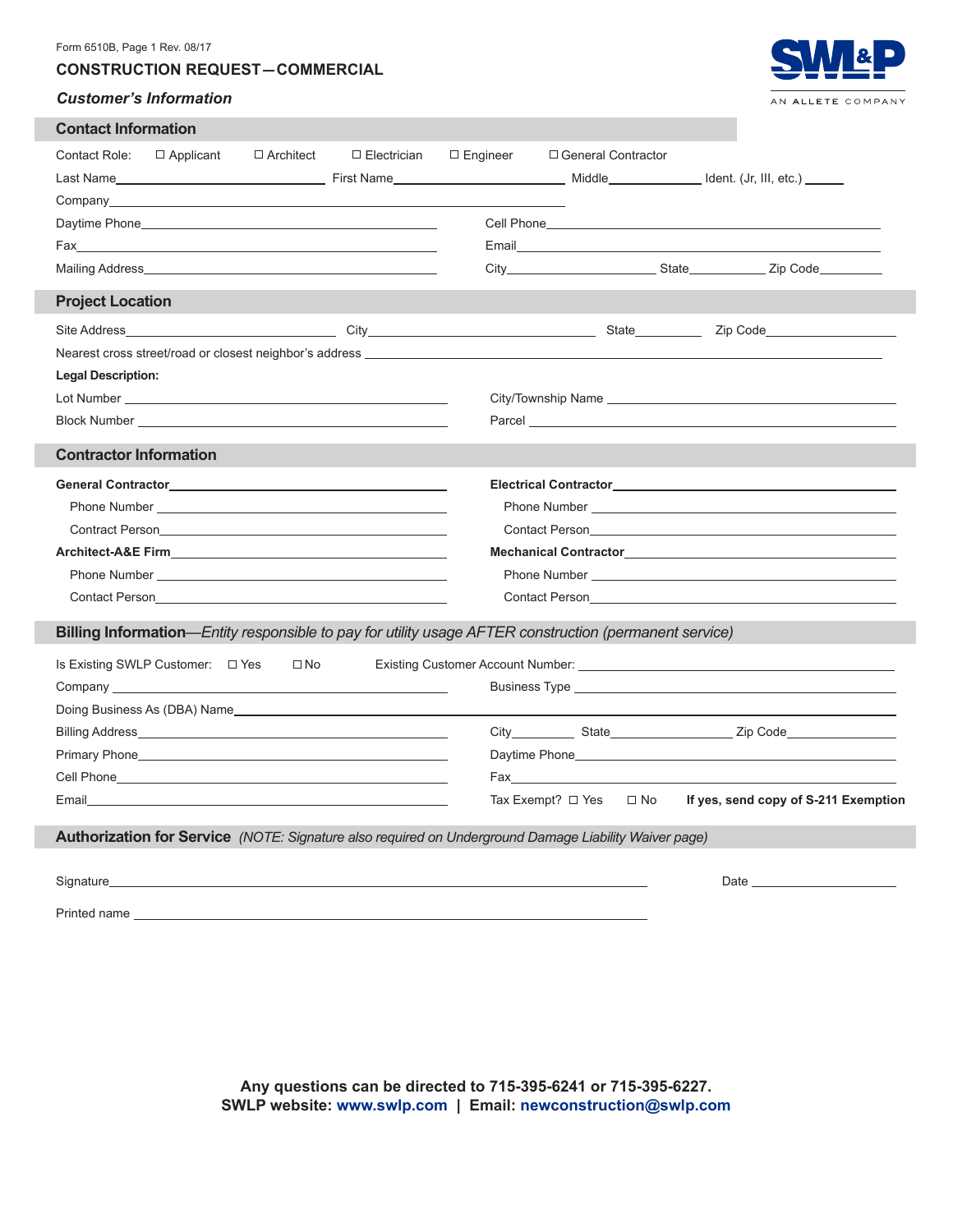| Form 6510B, Page 2 Rev. 08/17<br><b>CONSTRUCTION REQUEST-COMMERCIAL</b>                                                    |                                                                            |                  |
|----------------------------------------------------------------------------------------------------------------------------|----------------------------------------------------------------------------|------------------|
| <b>Electrical Service Information</b>                                                                                      |                                                                            | AN ALLETE COMPAN |
|                                                                                                                            |                                                                            |                  |
| Location/Address <b>Example 2018 Contract 2018 Contract 2018 Contract 2018 Contract 2018</b>                               |                                                                            |                  |
| <b>Permanent Service Characteristics:</b>                                                                                  |                                                                            |                  |
| Voltage:                                                                                                                   |                                                                            |                  |
|                                                                                                                            |                                                                            |                  |
| Phase: Single Three Main Breaker Size Maines. Amps                                                                         |                                                                            |                  |
|                                                                                                                            | Number of conductors per phase ____________                                |                  |
| Metering: $\Box$ Self-contained $\Box$ CT cabinet $\Box$ Transition cabinet $\Box$ Switch gear                             |                                                                            |                  |
| Electrical Target Install Date _____________________________                                                               |                                                                            |                  |
|                                                                                                                            |                                                                            |                  |
|                                                                                                                            |                                                                            |                  |
| Is temporary service needed? Yes No                                                                                        | If yes, who should be billed for utility use during construction?          |                  |
| Panel Size: □100 □ 200 □ 320 □ Other                                                                                       |                                                                            |                  |
| Voltage: □ 120/240 □ 120/208 □ Single Phase □ Three Phase                                                                  |                                                                            |                  |
|                                                                                                                            |                                                                            |                  |
| Is the owner planning to take advantage of the following electric heating options? (See www.swlp.com for more information) |                                                                            |                  |
| $\Box$ Time of Day<br>□ Parallel Generation<br>□ Controlled Water Service                                                  | $\Box$ Controlled Space Heating Service/Duel Fuel $\Box$ None of the above |                  |
| If yes, what type of electric heating system will be installed?                                                            |                                                                            |                  |
| <b>Electric Heating System(s):</b>                                                                                         | Non-Electric Heating System(s):                                            |                  |
| $\Box$ Ground source heat pump                                                                                             | $\Box$ Boiler-slab heat                                                    |                  |
| $\Box$ Air source heat pump                                                                                                | $\Box$ Boiler-hot water baseboard                                          |                  |
| $\Box$ Slab heat-electric cable                                                                                            | $\Box$ Forced air furnace                                                  |                  |
| $\Box$ Slab heat-electric boiler                                                                                           | $\Box$ Fireplace/stove                                                     |                  |
| $\Box$ Electric boiler-hot water baseboard                                                                                 |                                                                            |                  |
| $\Box$ Baseboard/wall heaters/cove heaters                                                                                 |                                                                            |                  |
| $\Box$ Electric plenum                                                                                                     | <b>Non-Electric Fuel(s):</b>                                               |                  |
| $\Box$ Thermal storage unit heaters                                                                                        | $\Box$ Propane<br>$\Box$ Wood                                              |                  |
| $\Box$ Centrally-ducted storage furnace                                                                                    | □ Natural gas □ Other <u>____________</u>                                  |                  |
| $\Box$ Central storage hot water system                                                                                    | $\Box$ Fuel oil<br>$\Box$ None                                             |                  |

### **Electric Utility Load Profile**

Other:

*To be completed by an electrician or electrical engineer*

|                        | <b>Single Phase</b><br><b>Connected Load</b> | <b>Estimated Demand</b><br>Load |    | <b>Three Phase</b><br><b>Connected Load</b> |    | <b>Estimated Demand</b><br>Load |  |
|------------------------|----------------------------------------------|---------------------------------|----|---------------------------------------------|----|---------------------------------|--|
| Indoor Lighting        | kW                                           |                                 | kW |                                             | kW | kW                              |  |
| Outdoor Lighting       | kW                                           |                                 | kW |                                             | kW | kW                              |  |
| Motor Load             | kW                                           |                                 | kW |                                             | kW | kW                              |  |
| <b>Electrical Heat</b> | kW                                           |                                 | kW |                                             | kW | kW                              |  |
| Air Conditioning       | kW                                           |                                 | kW |                                             | kW | kW                              |  |
| Kitchen Equipment      | kW                                           |                                 | kW |                                             | kW | kW                              |  |
| Refrigeration          | kW                                           |                                 | kW |                                             | kW | kW                              |  |
| Compressor             | kW                                           |                                 | kW |                                             | kW | kW                              |  |
| Receptacles            | kW                                           |                                 | kW |                                             | kW | kW                              |  |
| Other                  | kW                                           |                                 | kW |                                             | kW | kW                              |  |
| Subtotal               | kW                                           |                                 | kW |                                             | kW | kW                              |  |
| <b>Existing Loads</b>  | kW                                           |                                 | kW |                                             | kW | kW                              |  |
| Total                  | kW                                           |                                 | kW |                                             | kW | kW                              |  |
| Largest Motor          | kW                                           |                                 | kW |                                             | kW | kW                              |  |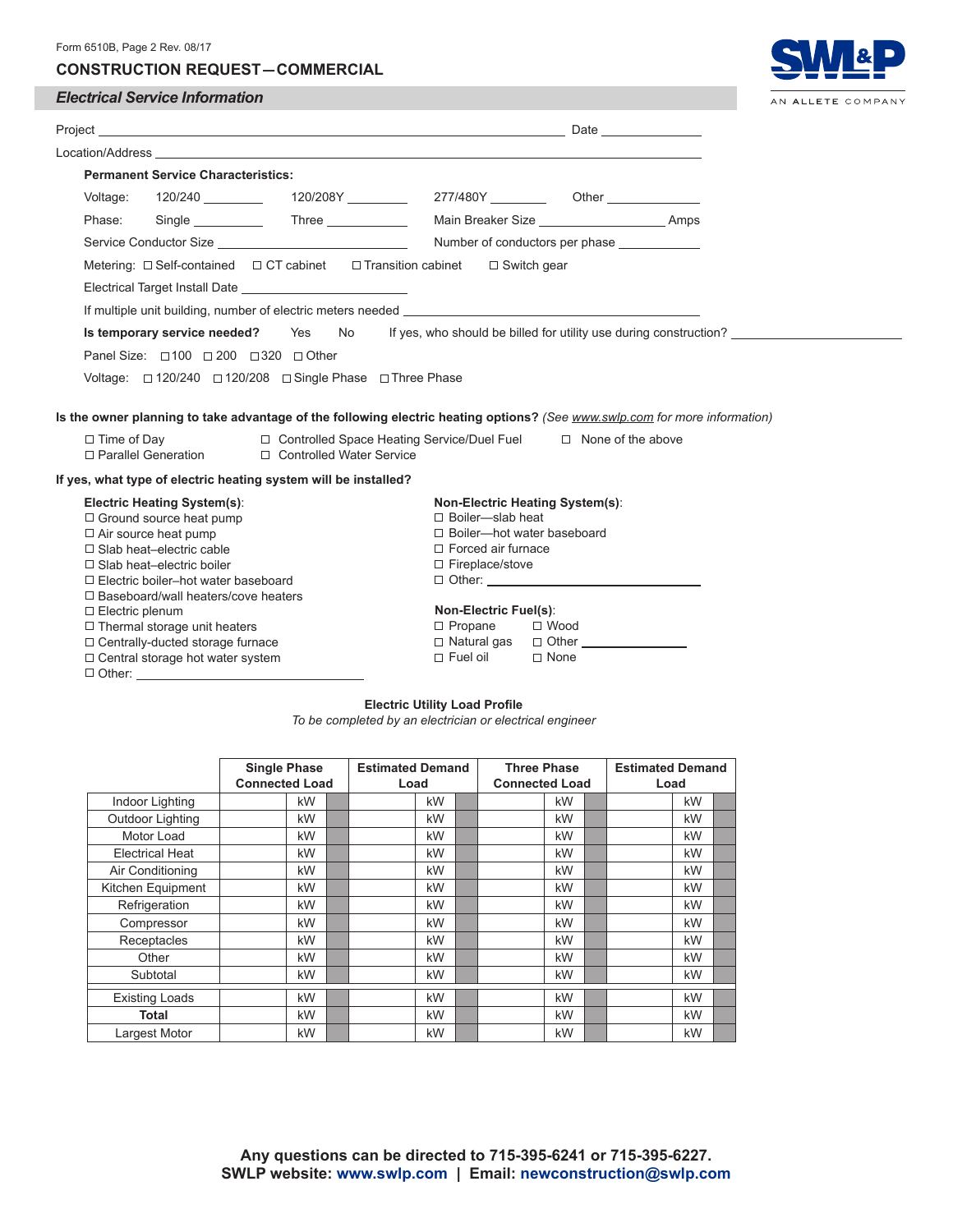# Form 6510B, Page 3 Rev. 08/17 **CONSTRUCTION REQUEST  —  COMMERCIAL**



### **Natural Gas Service Specifications (Complete section only if applicable)**

| <b>Delivery Pressure:</b><br>Furnace/Boiler:<br>Water Heater:<br>Dryer:<br>Range: and the set of the set of the set of the set of the set of the set of the set of the set of the set of the set of the set of the set of the set of the set of the set of the set of the set of the set of the set of th | $Q$ ty $\qquad \qquad$<br>Qtv              | BTUs __________________<br>BTUs _________________<br>Qty_______ BTUs __________________<br>Qty_______ BTUs ___________________                                                                                                       |  |                        |  |  | $\Box$ Standard (7-inch water column) $\Box$ Elevated (2 lbs. per square inch) $\Box$ Other: |  |  |
|-----------------------------------------------------------------------------------------------------------------------------------------------------------------------------------------------------------------------------------------------------------------------------------------------------------|--------------------------------------------|--------------------------------------------------------------------------------------------------------------------------------------------------------------------------------------------------------------------------------------|--|------------------------|--|--|----------------------------------------------------------------------------------------------|--|--|
| Fireplace                                                                                                                                                                                                                                                                                                 |                                            | Qty_______ BTUs __________________                                                                                                                                                                                                   |  |                        |  |  |                                                                                              |  |  |
| Backup Generator Qty______ BTUs ________________                                                                                                                                                                                                                                                          |                                            |                                                                                                                                                                                                                                      |  |                        |  |  |                                                                                              |  |  |
| Other:                                                                                                                                                                                                                                                                                                    |                                            | BTUs ___________________                                                                                                                                                                                                             |  |                        |  |  |                                                                                              |  |  |
| <b>Total BTUs</b>                                                                                                                                                                                                                                                                                         |                                            | <u> The Communication of the Communication of the Communication of the Communication of the Communication of the Communication of the Communication of the Communication of the Communication of the Communication of the Commun</u> |  |                        |  |  |                                                                                              |  |  |
| If converting from another fuel source to Natural Gas, was the main structure built before or after 1978? □ Before<br>□ After<br>If multiple unit building, number of gas meters needed _________________________                                                                                         |                                            |                                                                                                                                                                                                                                      |  |                        |  |  |                                                                                              |  |  |
| <b>Water Service Specifications (Complete section only if applicable)</b>                                                                                                                                                                                                                                 |                                            |                                                                                                                                                                                                                                      |  |                        |  |  |                                                                                              |  |  |
| <b>SWL&amp;P Service Size/Type:</b> $\Box$ 1" IPS Plastic $\Box$ 2" IPS Plastic                                                                                                                                                                                                                           |                                            |                                                                                                                                                                                                                                      |  | $\Box$ 6" DIPS Plastic |  |  |                                                                                              |  |  |
| <b>Meter Size:</b>                                                                                                                                                                                                                                                                                        |                                            | $\Box$ 5/8" $\Box$ 3/4" $\Box$ 1" $\Box$ 1-1/2" $\Box$ 2" $\Box$ 3" $\Box$ 4" $\Box$ 6" $\Box$ 8"                                                                                                                                    |  |                        |  |  | $\Box$ Other:                                                                                |  |  |
| Fire Protection                                                                                                                                                                                                                                                                                           | □ No □ Yes Size of connection: <u>□ No</u> |                                                                                                                                                                                                                                      |  |                        |  |  |                                                                                              |  |  |
| Estimated gallons used per month _______________                                                                                                                                                                                                                                                          |                                            |                                                                                                                                                                                                                                      |  |                        |  |  |                                                                                              |  |  |
| Estimated max gallon used per minute _______________                                                                                                                                                                                                                                                      |                                            |                                                                                                                                                                                                                                      |  |                        |  |  |                                                                                              |  |  |
| If multiple unit building, number of water meters needed _______________                                                                                                                                                                                                                                  |                                            |                                                                                                                                                                                                                                      |  |                        |  |  |                                                                                              |  |  |
| <b>Special Instructions/Comments</b>                                                                                                                                                                                                                                                                      |                                            |                                                                                                                                                                                                                                      |  |                        |  |  |                                                                                              |  |  |

# **Return Instructions***—Send your completed application and site plan by:*

**Mail:** SWL&P **Fax:** 715-395-6300 **Email:** newconstruction@swlp.com PO Box 519 Superior, WI 54880